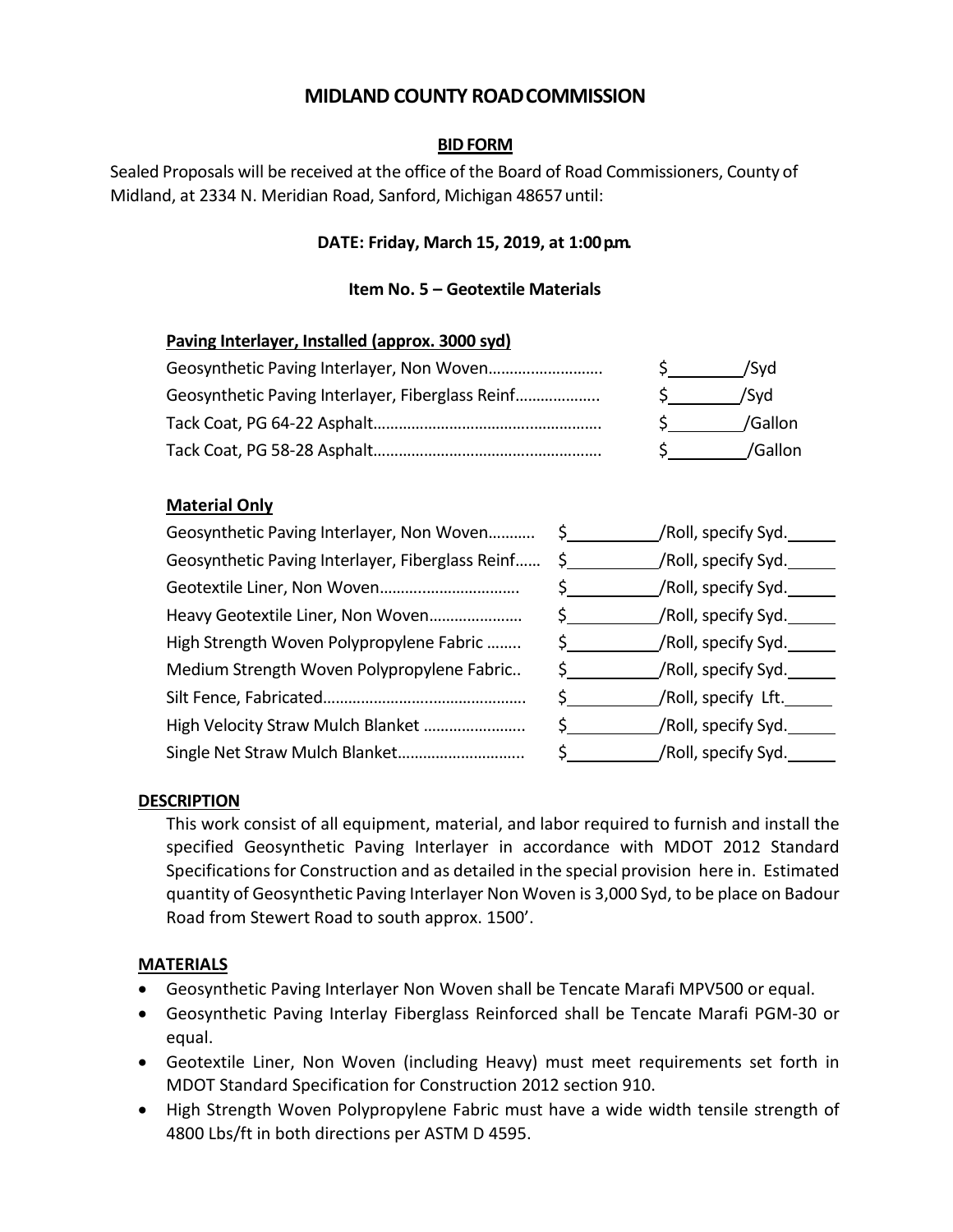• Medium Strength Woven Polypropylene Fabric must have a wide width tensile strength of 2400 Lbs/ft in both directions per ASTM D 4595.

If proposing alternate material submit all material data sheets for approval.

The bid price for items under Material Only shall include delivery of said materials to MCRC at 2334 N. Meridian Road, Sanford MI 48657.

| <b>COMPANY BIDDING</b> |                             |              |  |
|------------------------|-----------------------------|--------------|--|
|                        |                             |              |  |
|                        |                             |              |  |
|                        |                             |              |  |
|                        |                             |              |  |
|                        | <b>AUTHORIZED SIGNATURE</b> | <b>TITLE</b> |  |

**INDICATE ON ENVELOPE:** Company Name, Item Number, Bid Item, Time andDate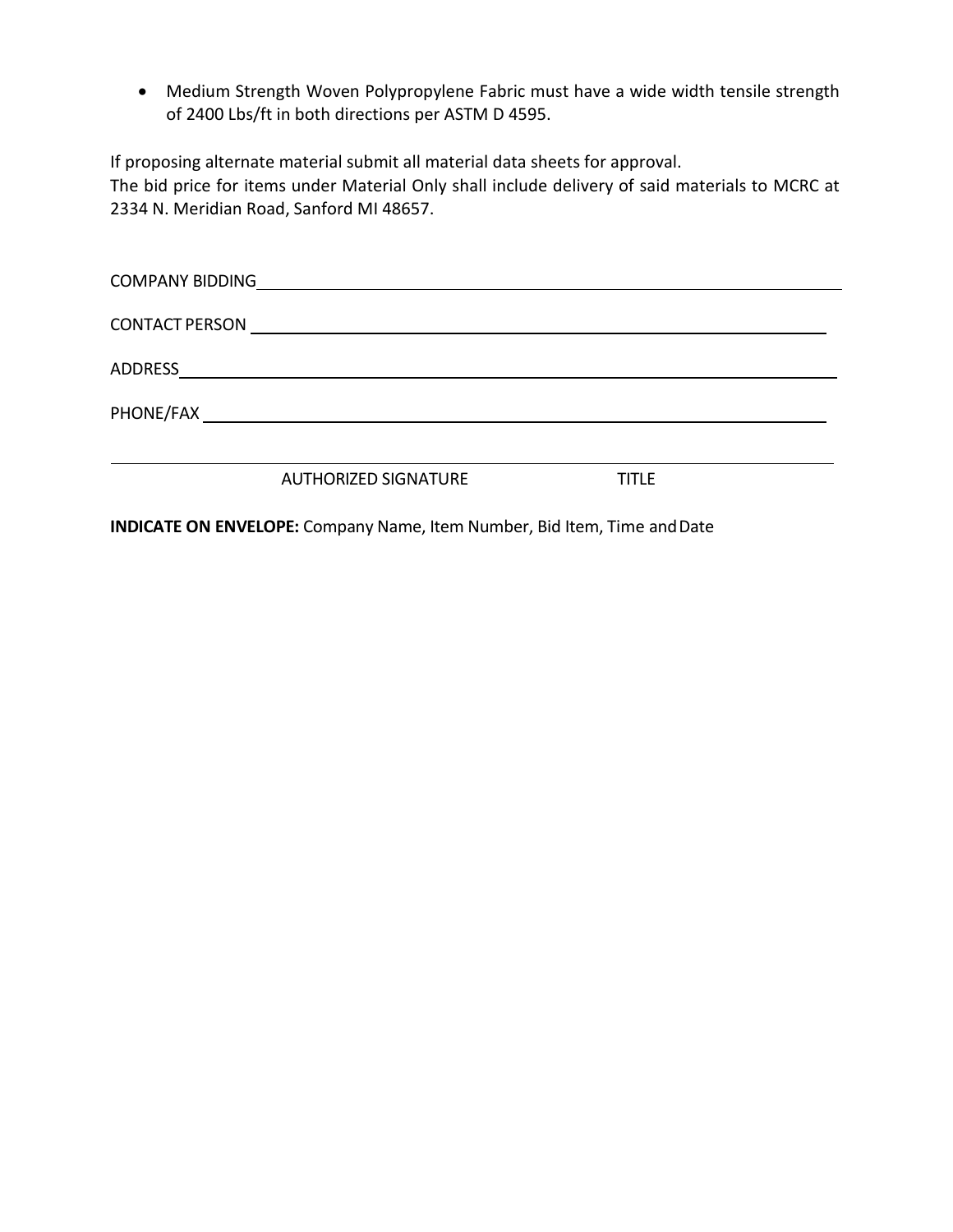#### MIDLAND COUNTY ROADCOMMISSION

#### SPECIAL PROVISION FOR **GEOSYNTHETIC PAVING INTERLAYER**

1 of 2 02-01-16

MCRC:ALB

**a. Description.** Furnish and place Geosynthetic Paving Interlayer consisting of non-woven geotextile or composite grid/geotextile according to the plans, the Michigan Department of Transportation 2012 Standard Specifications for Construction, pertinentspecial provisions, and as specified herein.

**b. Materials.** Furnish geosynthetic materials of the type (Class and Grade) shown on the plans, composed of polypropylene, polyester, fiberglass, or a blend or composite of these fibers, according to section 910 and as described herein:

**1. Class** I - **Composite Grid.** Full width moisture barrier with reflective crack/joint control and/or rutting resistance reinforcement consisting of high strength fiberglass grid mechanically affixed to nonwoven geotextile.

 **2. Class**II-**Paving Mat.** Full widthmoisture barrier and reflective crack control

consisting of high temperature resistant nonwoven polyester or fiberglass/polyester · oleqd geotextile with or without fiberglass grid reinforcement.

**3. Class III - Paving Fabric.** Full width moisture barrier consisting of needle-<br>punched non-woven polypropylene geotextile. This category also includes bond:.. breakerfabric used under thin concrete overlay applications.

Furnish tack coat meeting Section 904.03.A requirements for Performance Grade asphalt binder or approved equal.

**c. Acceptance.** Geosynthetics will be accepted based upon a Test Data Certification. Provide the manufacturer's certification and published installation guidelines to the Engineer at least 10 business days prior to installation. Damaged, defective, or deteriorated geosynthetics will be rejected.

Tack Coat will be accepted by General Certification.

**d. Construction.** Install geosynthetic paving interlayer in strict accordance with the manufacturer's published installation guidelines and as described herein. The Engineerwill resolve any conflict between this specification and published guidelines.